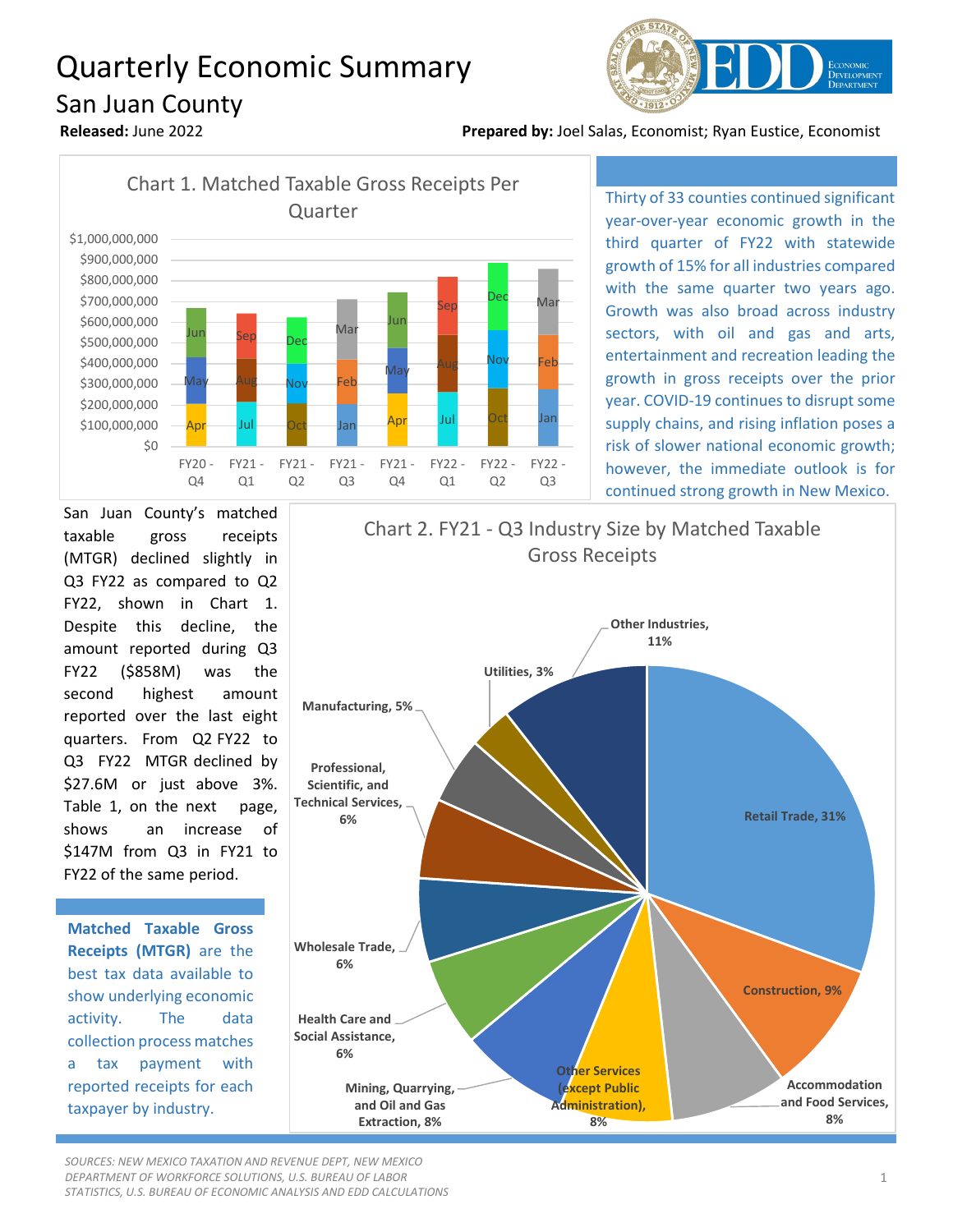## Quarterly Economic Summary San Juan County



| Table 1. FY22 - Q3 Matched Taxable Gross Receipts by Industry |  |
|---------------------------------------------------------------|--|
|---------------------------------------------------------------|--|

| <b>Industries</b>                                     | FY22 - Q3           |     | <b>YOY Growth</b> | YOY % Change |        | 2-Year % Change |
|-------------------------------------------------------|---------------------|-----|-------------------|--------------|--------|-----------------|
| <b>Accommodation and Food Services</b>                | \$<br>69,049,625    | \$  | 11,071,979        |              | 19%    | 45%             |
| Administrative/Support & Waste Management/Remediation | \$<br>12,439,348    | Ŝ.  | 2,772,143         |              | 29%    | 54%             |
| Agriculture, Forestry, Fishing, and Hunting           | \$<br>346,655       | \$. | (201,070)         |              | $-37%$ | 12%             |
| Arts, Entertainment, and Recreation                   | \$<br>2,448,216     | Ŝ.  | 661,056           |              | 37%    | 19%             |
| Construction                                          | 78,328,644          | -\$ | 17, 144, 771      |              | 28%    | 10%             |
| <b>Educational Services</b>                           | 1,047,508           | -S  | 372,812           |              | 55%    | 48%             |
| Finance and Insurance                                 | 3,819,809           | Ŝ.  | 581,166           |              | 18%    | 49%             |
| <b>Health Care and Social Assistance</b>              | 52,014,331          | -\$ | 14,513,001        |              | 39%    | 44%             |
| Information                                           | \$<br>24,266,753    | S.  | 6,470,838         |              | 36%    | $-16%$          |
| Management of Companies and Enterprises               | 442,999             | S.  | 244,261           |              | 123%   | 313%            |
| Manufacturing                                         | \$<br>39,481,540    | Ŝ.  | 8,823,718         |              | 29%    | 31%             |
| Mining, Quarrying, and Oil and Gas Extraction         | \$<br>65,050,936    | S.  | 41,854,923        |              | 180%   | 130%            |
| Other Services (except Public Administration)         | \$<br>66,696,035    | S.  | 4,548,200         |              | 7%     | 20%             |
| Professional, Scientific, and Technical Services      | \$<br>47,299,364    | \$. | 925,084           |              | 2%     | $-16%$          |
| <b>Public Administration</b>                          |                     | \$  |                   | N/A          |        | $-100%$         |
| Real Estate and Rental and Leasing                    | \$<br>19,218,214    | Ŝ.  | 7,323,601         |              | 62%    | 48%             |
| <b>Retail Trade</b>                                   | \$<br>256,139,465   | S.  | 29,527,462        |              | 13%    | 44%             |
| <b>Transportation and Warehousing</b>                 | \$<br>14,451,964    | -\$ | 3,198,948         |              | 28%    | $-4%$           |
| Unclassified Establishments                           | 9,855,720           | -\$ | 7,821,665         |              | 385%   | 323%            |
| Utilities                                             | \$<br>25,058,208    | S.  | (30, 763, 999)    |              | $-55%$ | $-59%$          |
| <b>Wholesale Trade</b>                                | \$<br>49,607,120 \$ |     | 20,457,475        |              | 70%    | 89%             |
| <b>All Industries</b>                                 | \$<br>858,284,449   | -S  | 147,311,012       |              | 21%    | 25%             |

Table 1 also shows that all but three industries reported a year-over-year (YOY) increase. The largest increase came from the mining, quarrying, and oil and gas extraction industry, which posted a YOY increase of \$41M or 180%.

Gross receipts tax (GRT) revenue collections decreased by \$458K, or 4.1%, from Q2 FY22 to Q3 FY22, shown in Chart 4. Over the last eight quarters, GRT collections have averaged \$9.7M, which is \$1M less than the amount collected during Q3 FY22 (\$10.7M). Over the same eight quarters, GRT collections have trended upward.



*SOURCES: NEW MEXICO TAXATION AND REVENUE DEPT, NEW MEXICO DEPARTMENT OF WORKFORCE SOLUTIONS, U.S. BUREAU OF LABOR STATISTICS, U.S. BUREAU OF ECONOMIC ANALYSIS AND EDD CALCULATIONS*

Chart 3. Annual Total GRT Revenue Collections